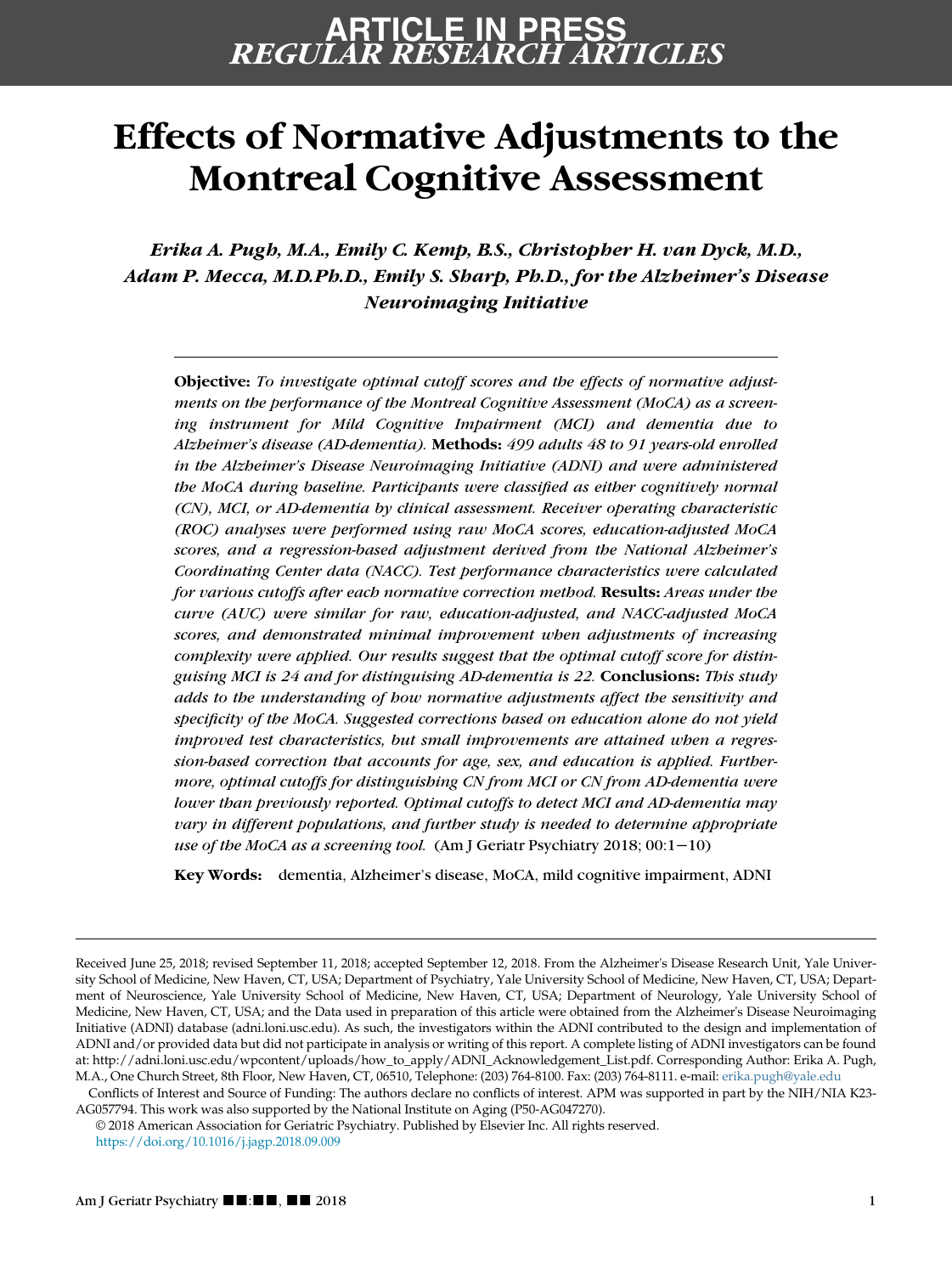#### Effects of Normative Adjustments to the Montreal Cognitive Assessment

#### **Highlights**

- 1 Our study examines optimal cutoff scores for the Montreal Cognitive Assessment (MoCA) as a screening instrument for Mild Cognitive Impairment (MCI) and dementia due to Alzheimer's disease (AD-dementia), as well as the effects of normative adjustments on diagnostic classification.
- 2 The ability of the MoCA to classify diagnostic status was similar for raw, educationadjusted, and NACC-adjusted scores. Our results suggest that the optimal cutoff score for distinguishing MCI is 24 and for distinguishing dementia is 22.
- 3 Further study is needed to determine appropriate use of the MoCA as a screening tool, but the optimal cutoff score may be lower than the previously suggested threshold of 26.

#### **OBJECTIVE**

T he Montreal Cognitive Assessment (MoCA)<sup>1</sup> is<br>increasingly used by clinicians and researchers as a brief screening measure to assess cognitive impairment. MoCA scores range from 0 to 30 with lower scores indicating decreased cognitive ability. The MoCA has been described as more sensitive and specific than other screening tools, such as the Mini-Mental Status Examination  $(MMSE)^2$  and uses an established cutoff score for Mild Cognitive Impairment (MCI) of <26 with a 1-point adjustment for years of education ( $\leq$ 12). However, the clinical utility of this cutoff score and of normative adjustments to this threshold is based on limited research.

To date, the MoCA has been used to quantify cognitive changes across a broad spectrum of neurocognitive disorders including studies of MCI and Alzheimer's dis-ease,<sup>2[−](#page-8-2)5</sup> cerebrovascular disease,<sup>5−7</sup> Lewy Body disease<sup>8</sup> and Parkinson's disease.<sup>9-[13](#page-8-4)</sup> The MoCA has also been used to predict conversion from MCI to dementia. Julayanont et al. assessed the discriminative ability of the MoCA in predicting conversion from MCI to dementia due to Alzheimer's disease (AD-dementia) and found that MCI participants with lower MoCA scores at the time of diagnosis were more likely to convert to AD-dementia over an 18-month period. $4$  Further, the use of the MoCA in an MCI population demonstrated sensitivity to progression with decreased scores over a 3.5-year period, as compared to healthy controls whose scores remained stable.<sup>14</sup>

However, recent studies have indicated that the recommended cutoff score of 26 or greater may have

relatively low specificity and lead to a large false positive rate of cognitive impairment − regardless of population setting, age, or education.[5,9](#page-8-2)[,11,13](#page-8-7)[,15,16](#page-8-8) A Cochrane review<sup>[3](#page-8-9)</sup> examined the diagnostic accuracy of the MoCA for detecting dementia using the cutoff of 26. The MoCA was reported to have good sensitivity for detecting dementia but with low specificity (a cutoff of 26 would have incorrectly diagnosed  $\sim$ 40% of pooled study participants with dementia). The authors concluded that this cutoff is likely too high and that further research is needed to determine the optimal cutoffs for detecting dementia and its subtypes. Further, the risk for excessive false positives has been echoed in several recent studies including in community samples of African Americans where concerns have been raised about the predictive value and utility of the MoCA in diverse populations. $17,18$ 

The current study aimed to investigate the effects of normative adjustments on performance of the MoCA and to explore optimal cutoffs when using the MoCA as a screening instrument for MCI and AD-dementia.

#### METHODS

Data used in the preparation of this manuscript were obtained from the Alzheimer's Disease Neuroimaging Initiative (ADNI) database (adni.loni.usc. edu) on 9/28/2014. ADNI was launched in 2003 as a public-private partnership, led by Principal Investigator Michael W. Weiner, MD. The primary goal of ADNI has been to test whether serial magnetic resonance imaging (MRI), positron emission tomography (PET), biological markers, and clinical and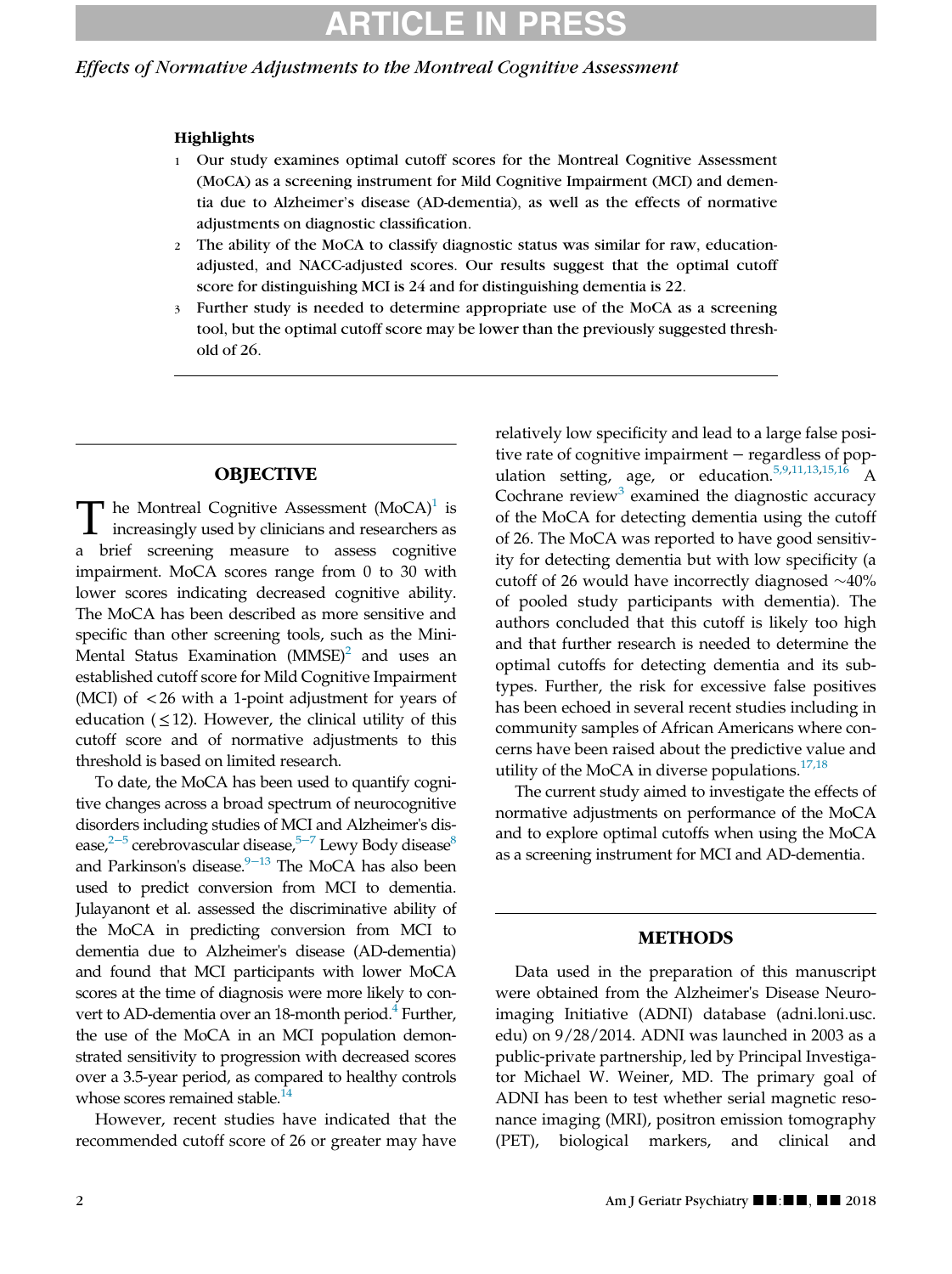neuropsychological assessment can be combined to measure the progression of MCI and early AD. For more information, see [www.adni-info.org.](http://www.adni-info.org)

At the time of analysis, the ADNI-2 data set contained 499 adults, 48 to 91 years-old, with baseline MoCA data: 188 cognitively normal (CN; excluding subjective memory complaints), 163 MCI (excluding early MCI), and 148 AD-dementia. This phase of the ADNI study was utilized since the MoCA was not administered in previous enrollment periods. The MoCA was administered to all participants as part of a larger cognitive battery during baseline study procedures. Detailed information describing diagnostic criteria can be found at [www.adni-info.org](http://www.adni-info.org). Briefly, CN subjects had no memory complaints, normal memory performance, and absence of impairment in cognition or daily functioning. MCI subjects had a subjective memory concern, abnormal memory performance, and preserved functional performance such that a diagnosis of AD-dementia cannot be made.<sup>[19](#page-8-11)</sup> AD-dementia subjects had a subjective memory concern, abnormal memory performance, and functional impairment that met NINCDS/ADRDA criteria for probable AD-dementia.<sup>[20](#page-8-12)</sup> The ADNI database also included early MCI (EMCI) subjects. EMCI subjects had subjective memory concerns, mildly abnormal memory performance, and no functional impairment such that a diagnosis of AD-dementia could not be made. Given that EMCI subjects neither met criteria for MCI or CN and that these subjects do not clearly fit into a diagnostic group, they were excluded from analyses.

#### Standard Protocol Approvals, Registrations, and Patient Consents

All participants provided written informed consent. The study was approved by the institutional review boards at all participating study sites.

#### Statistical Analyses

Statistical analyses were performed using SPSS version 24.0 (IBM SPSS, Chicago, IL). Descriptive statistics were used to assess sample characteristics ([Table 1](#page-2-0)). Demographic characteristics were compared across diagnostic groups using Pearson chisquared or one-way ANOVAs with post-hoc t-tests. The MoCA's diagnostic accuracy for MCI and AD-dementia subjects was evaluated with receiver operating characteristic (ROC) curve analyses. A nonparametric distribution was assumed. ROC analyses were conducted to produce ROC curves for baseline uncorrected MoCA scores. Follow-up ROC analyses were performed using 1) the recommended education adjustment proposed by Nasreddine et  $al<sup>1</sup>$  $al<sup>1</sup>$  $al<sup>1</sup>$  that consists of adding 1 point to the MoCA total score for individuals with  $\leq 12$  years of education and 2) the adjustment derived from the National Alzheimer's Coordinating Center (NACC) data, $^{21}$  $^{21}$  $^{21}$  which utilizes a regression equation comprised of MoCA score, age, sex, and education. NACC was developed in 1999 by the National Institute on Aging/National Institutes of Health to assist in the collaborative research of Alzheimer's disease by maintaining a large database of

<span id="page-2-0"></span>

| <b>TABLE 1. Participant Demographics</b> |                  |                  |                  |                |              |                       |
|------------------------------------------|------------------|------------------|------------------|----------------|--------------|-----------------------|
|                                          | <b>CN</b>        | <b>MCI</b>       | AD               | df             | For $\chi^2$ | <i>p</i> -value       |
| n                                        | 188              | 163              | 148              |                | ۰            |                       |
| Age $(M\pm SD)$                          | $73.37 \pm 6.26$ | $71.99 \pm 7.73$ | $74.48 \pm 8.09$ | $\overline{2}$ | 4.51         | 0.011                 |
| $Sex$ (% male)                           | 47.87%           | 52.76%           | 58.11%           | $\overline{c}$ | 3.49         | 0.175                 |
| Race (% caucasian)                       | 88.30%           | 93.87%           | 91.22%           | 10             | 9.74         | 0.464                 |
| Education $(M\pm SD)$                    | $16.53 \pm 2.56$ | $16.50 \pm 2.59$ | $15.81 \pm 2.68$ | 2              | 3.82         | 0.023                 |
| <i>APOE</i> Genotype (%)                 | $\sim$           |                  | ۰                | $\overline{4}$ | 59.22        | < 0.005               |
| $\varepsilon$ 4 -                        | 71.35%           | 43.21%           | 32.64%           |                |              |                       |
| $\epsilon$ 4+                            | 25.41%           | 40.74%           | 47.22%           |                |              |                       |
| $\epsilon 4/\epsilon 4 +$                | 3.24%            | 16.05%           | 20.14%           | ۰              |              | $\tilde{\phantom{a}}$ |
| CDRsb $(M\pm SD)$                        | $0.04 \pm .14$   | $1.75 \pm 1.00$  | $4.54 \pm 1.68$  | $\overline{2}$ | 720.17       | ${}_{0.005}$          |
| MMSE $(M\pm SD)$                         | $29.02 \pm 1.26$ | $27.58 \pm 1.82$ | $23.07 \pm 2.09$ | $\overline{c}$ | 517.16       | ${}_{0.005}$          |
| $(min-max)$                              | $(24-30)$        | $(24-30)$        | $(19-26)$        |                |              |                       |
| $MoCA (M\pm SD)$                         | $25.66 \pm 2.37$ | $22.20 \pm 3.28$ | $16.93 \pm 4.53$ | $\overline{c}$ | 268.51       | ${}_{0.005}$          |
| $(min-max)$                              | $(19-30)$        | $(14-30)$        | $(4-25)$         |                |              |                       |

CDRsb= Clinical Dementia Rating Scale - Sum of Boxes Score, MMSE= Mini-Mental State Examination, MoCA= Montreal Cognitive Assessment, ANOVA for continuous outcomes presented as mean±standard deviation, chi-square test for categorical outcomes, df= degrees of freedom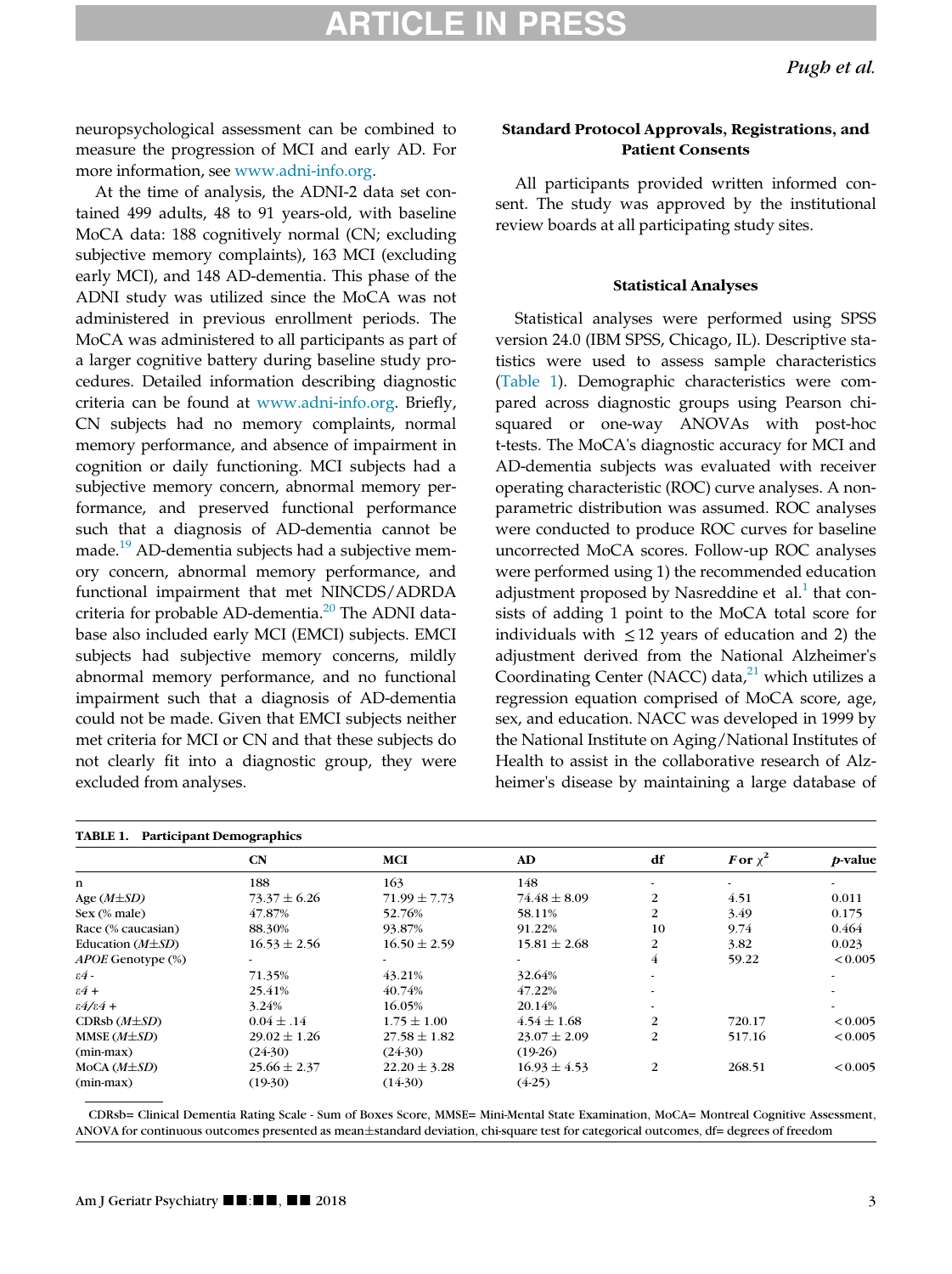#### Effects of Normative Adjustments to the Montreal Cognitive Assessment

both clinical and neuropathological data. More detailed information regarding NACC can be found at [www.alz.washington.edu.](http://www.alz.washington.edu)

The AUC measure represents the mean sensitivity value for all possible values of specificity, with larger AUC indicating better diagnostic accuracy. The optimal cutoff points were explored using the Youden's index (J=sensitivity+specificity-1). Increasing Youden's index indicates higher combined sensitivity and specificity. $22$ 

#### Data Availability Statement

The data supporting the findings in this manuscript are available from the corresponding author upon request.

#### **RESULTS**

#### Participant Characteristics

188 CN, 163 MCI, and 148 AD-dementia participants were administered the MoCA at the baseline visit. Diagnostic groups differed significantly for age, years of education (YOE), and APOE e4 allele number ([Table 1\)](#page-2-0). AD-dementia participants were slightly older on average than CN and MCI participants ([Table 1](#page-2-0)). AD-dementia participants were less educated ( $M=15.8$  YOE,  $SD=2.68$ ) when compared to CN (M=16.5 YOE, SD=2.56) and MCI (M=16.5 YOE, SD=2.59) participants [\(Table 1](#page-2-0)). Less than one-fifth of each participant group had 12 or fewer years of education (10.6% of CN, 13.5% of MCI, and 16.9% of ADdementia). Across the groups, AD-dementia and MCI participants were more likely to have  $APOE \varepsilon 4$  alleles ([Table 1](#page-2-0)).

#### MoCA Performance Characteristics - Raw Scores (without education adjustment)

#### Distinguishing CN and MCI using Raw MoCA Scores

The raw MoCA total score performed significantly better than chance when distinguishing MCI from CN participants (AUC = 0.80, z=15.66,  $p < 0.05$ ). A Youden's index of 0.50 indicated that a raw MoCA score of 24 was optimal for maximizing test performance (see [Table 2\)](#page-3-0).

| <b>No Correction</b><br><b>Cutoff Score</b> | Sensitivity | Specificity | Youden's Index | Accuracy |
|---------------------------------------------|-------------|-------------|----------------|----------|
| 20                                          | 18%         | 100%        | 0.18           | 60.97%   |
| 21                                          | 29%         | 98%         | 0.27           | 64.67%   |
| 22                                          | 40%         | 96%         | 0.36           | 66.38%   |
| 23                                          | 56%         | 89%         | 0.45           | 70.66%   |
| 24                                          | 66%         | 84%         | 0.5            | 67.81%   |
| 25                                          | 74%         | 69%         | 0.43           | 62.96%   |
| 26                                          | 84%         | 54%         | 0.38           | 58.69%   |
| <b>Education Correction</b>                 |             |             |                |          |
| <b>Cutoff Score</b>                         | Sensitivity | Specificity | Youden's Index | Accuracy |
| 20                                          | 17%         | 100%        | 0.16           | 60.11%   |
| 21                                          | 26%         | 98%         | 0.24           | 63.82%   |
| 22                                          | 39%         | 96%         | 0.36           | 66.95%   |
| 23                                          | 56%         | 91%         | 0.47           | 71.51%   |
| 24                                          | 65%         | 85%         | 0.5            | 67.52%   |
| 25                                          | 74%         | 70%         | 0.43           | 63.82%   |
| 26                                          | 84%         | 55%         | 0.39           | 59.54%   |
| <b>NACC Regression</b>                      |             |             |                |          |
| z-Score                                     | Sensitivity | Specificity | Youden's Index | Accuracy |
| $-1.5$                                      | 55%         | 93%         | 0.48           | 75.21%   |
| $-1.25$                                     | 65%         | 87%         | 0.52           | 76.92%   |
| $-1$                                        | 71%         | 80%         | 0.51           | 75.78%   |
| $-0.75$                                     | 77%         | 69%         | 0.45           | 72.36%   |
| $-0.5$                                      | 84%         | 61%         | 0.45           | 71.23%   |
| $-0.25$                                     | 88%         | 51%         | 0.40           | 68.38%   |
| $\mathbf{0}$                                | 90%         | 40%         | 0.30           | 63.53%   |

<span id="page-3-0"></span>TABLE 2. MoCA Test Characteristics when Distinguishing CN from MCI at Various Cutoff Scores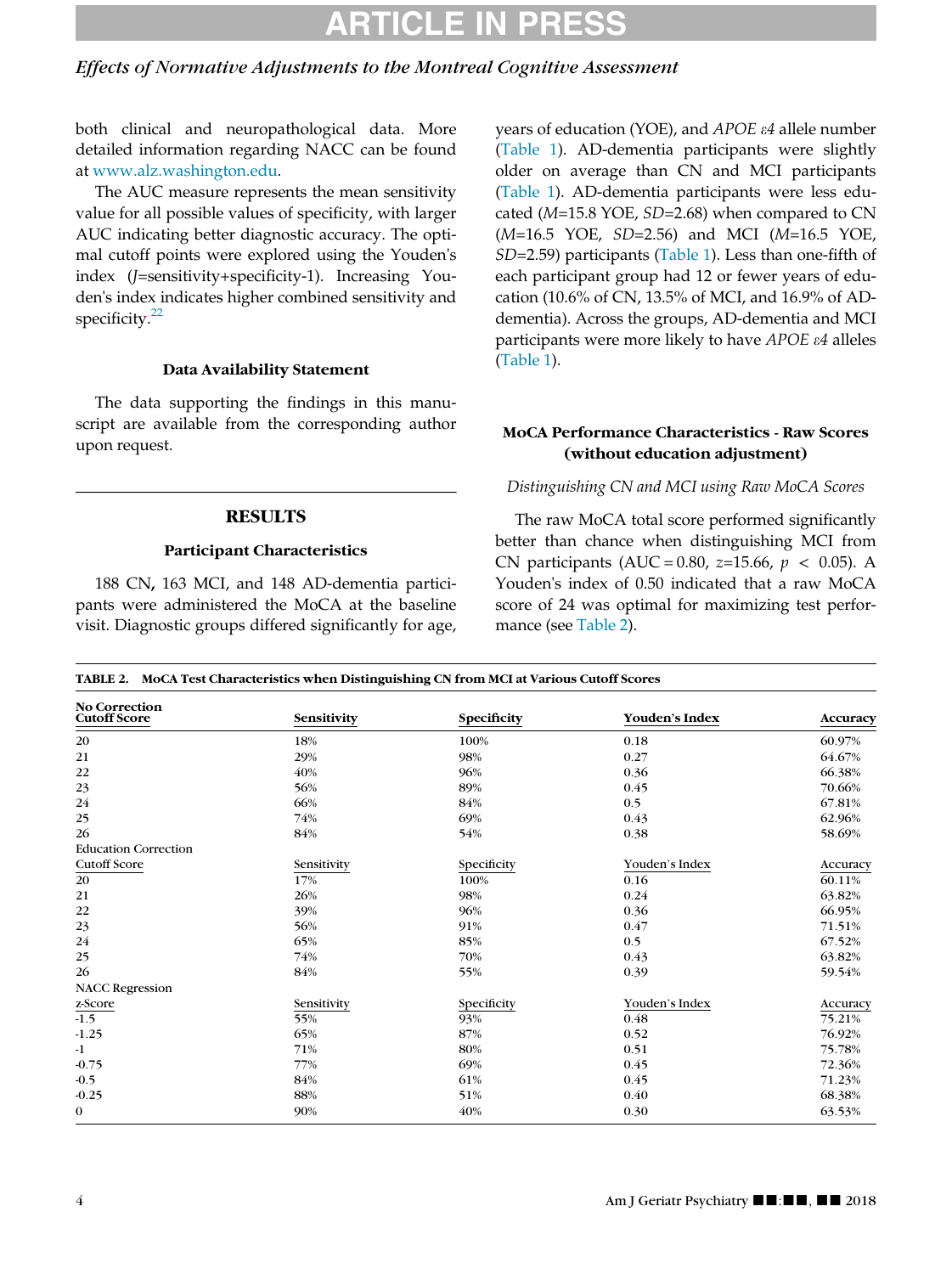Pugh et al.

| <b>No Correction</b><br><b>Cutoff Score</b> | Sensitivity | Specificity | Youden's Index | Accuracy |
|---------------------------------------------|-------------|-------------|----------------|----------|
| 20                                          | 70%         | 100%        | 0.7            | 85.71%   |
| 21                                          | 78%         | 98%         | 0.76           | 88.10%   |
| 22                                          | 83%         | 96%         | 0.79           | 86.61%   |
| 23                                          | 89%         | 89%         | 0.78           | 85.71%   |
| 24                                          | 95%         | 84%         | 0.78           | 80.36%   |
| 25                                          | 98%         | 69%         | 0.67           | 73.21%   |
| 26                                          | 100%        | 54%         | 0.54           | 64.58%   |
| <b>Education Correction</b>                 |             |             |                |          |
| <b>Cutoff Score</b>                         | Sensitivity | Specificity | Youden's Index | Accuracy |
| 20                                          | 67%         | 100%        | 0.66           | 84.23%   |
| 21                                          | 76%         | 98%         | 0.74           | 87.50%   |
| 22                                          | 82%         | 96%         | 0.79           | 87.20%   |
| 23                                          | 88%         | 91%         | 0.79           | 86.31%   |
| 24                                          | 95%         | 85%         | 0.8            | 80.65%   |
| 25                                          | 98%         | 70%         | 0.68           | 74.11%   |
| 26                                          | 100%        | 55%         | 0.55           | 65.48%   |
| <b>NACC Regression</b>                      |             |             |                |          |
|                                             | Sensitivity | Specificity | Youden's Index | Accuracy |
| $\frac{z\text{-}Score}{-2}$                 | 80%         | 97%         | 0.77           | 89.58%   |
| $-1.75$                                     | 86%         | 96%         | 0.82           | 91.37%   |
| $-1.5$                                      | 89%         | 93%         | 0.82           | 91.07%   |
| $-1.25$                                     | 93%         | 87%         | 0.8            | 89.88%   |
| -1                                          | 98%         | 80%         | 0.78           | 88.10%   |
| $-0.75$                                     | 99%         | 69%         | 0.68           | 82.14%   |
| $-0.5$                                      | 100%        | 61%         | 0.61           | 77.68%   |
| $-0.25$                                     | 100%        | 51%         | 0.51           | 72.62%   |
| $\mathbf{0}$                                | 100%        | 40%         | 0.4            | 66.37%   |

#### <span id="page-4-0"></span>TABLE 3. MoCA Test Characteristics when Distinguishing CN from AD at Various Cutoff Scores

#### Distinguishing CN and AD-dementia using Raw MoCA Scores

The raw MoCA score performed significantly better than chance when distinguishing AD-dementia from CN participants (AUC = 0.97, z=60.50,  $p \le$ 0.05). A Youden's index of 0.79 indicated that a raw MoCA score of 22 was optimal for maximizing test performance (see [Table 3\)](#page-4-0).

#### MoCA Performance Characteristics − Education Only Correction

#### Distinguishing CN and MCI using education-adjusted MoCA Scores

The education-adjusted MoCA score performed significantly better than chance when distinguishing MCI from CN participants (AUC = 0.80,  $z=15.72, p < 0.05$ ). A Youden's index of 0.50 indicated that an education adjusted MoCA score of 24 was optimal for maximizing test performance (see [Table 2\)](#page-3-0).

#### Distinguishing CN and AD-dementia using educationadjusted MoCA Scores

The education-adjusted MoCA score performed significantly better than chance when distinguishing AD-dementia from CN participants (AUC= 0.97,  $z = 69.22$ ,  $p < 0.05$ ). A Youden's index of 0.80 indicated that an education adjusted MoCA score of 22 was optimal for maximizing test performance (see [Table 3](#page-4-0)).

#### MoCA Performance Characteristics - NACC (Age, Sex, and Education) Regression Correction

#### Distinguishing CN and MCI using NACC regressioncorrected MoCA Scores

The NACC regression corrected MoCA score performed significantly better than chance when distinguishing MCI from CN participants (AUC = 0.82,  $z = 17.06$ ,  $p < 0.05$ ). A Youden's index of 0.52 indicated that an adjusted MoCA z-score of -1.25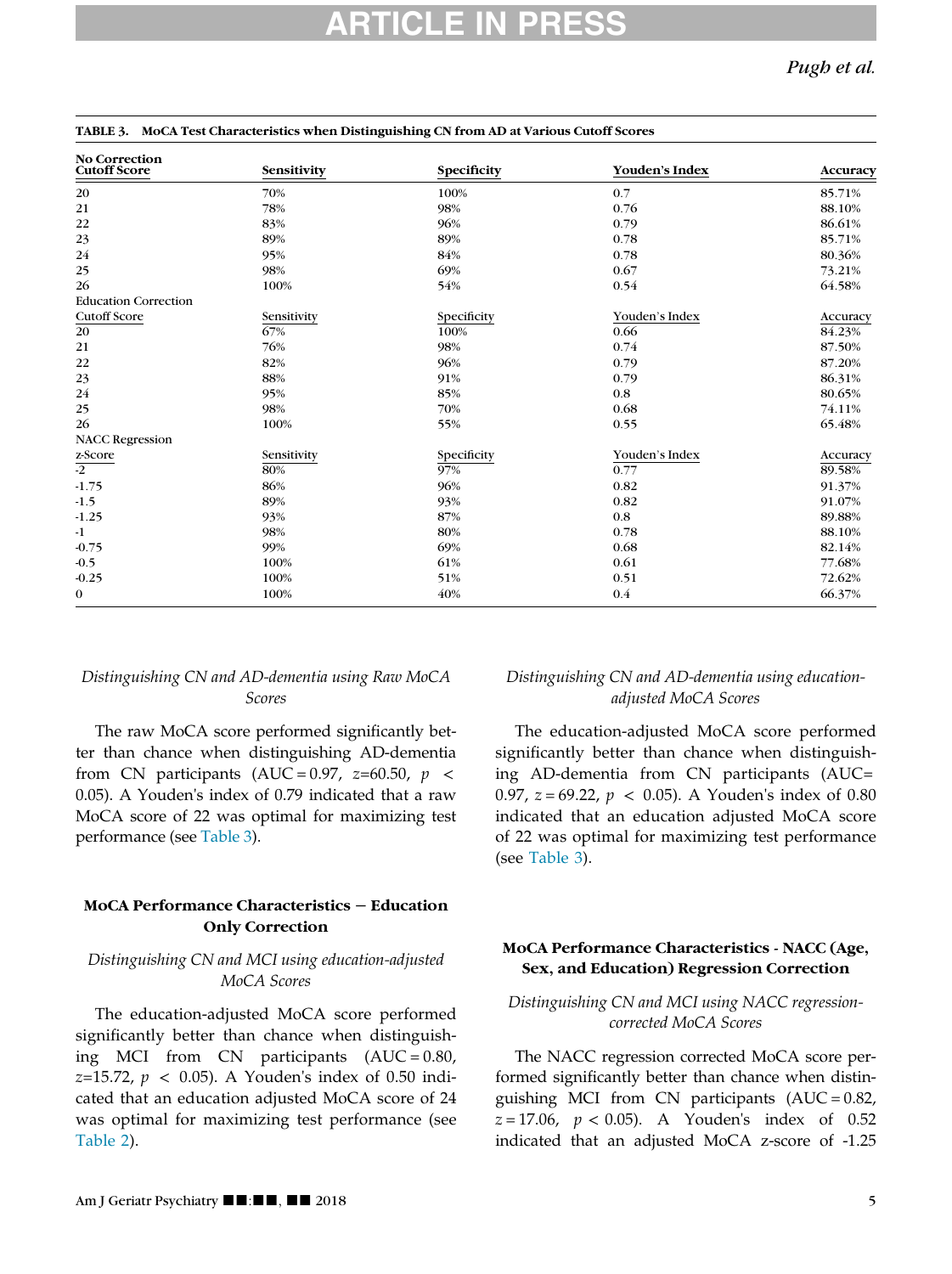## ARTICLE IN

### Effects of Normative Adjustments to the Montreal Cognitive Assessment

was optimal for maximizing test performance (see [Table 2](#page-3-0)).

### Distinguishing CN and AD-dementia using NACC regression-corrected MoCA Scores

The NACC regression corrected MoCA score performed significantly better than chance when distinguishing AD-dementia from CN participants (AUC = 0.98, z=81.28,  $p < 0.05$ ). A Youden's index of 0.82 indicated that an adjusted MoCA z-score of -1.50 was optimal for maximizing test performance (see [Table 3\)](#page-4-0).

### **CONCLUSIONS**

The proposed MoCA cutoff score of < 26 was initially validated to differentiate impaired cogni-tion (MCI or dementia) from normal cognition.<sup>[1](#page-8-0)</sup> The suggested correction for educational achievement consisted of adding an extra point to the total score for those individuals with less than or equal to 12 years of education. The MoCA is thought to have superior sensitivity and specificity to distinguish normal cognition from cognitive impairment when compared to other brief mental status exams. This study examined the optimal MoCA cutoff score for identifying cognitive impairment when three different normative adjustments for patient demographics were applied. Consistent with previous research, our analyses suggest that the optimal threshold for classifying cognitive impairment on the MoCA may be lower than originally described.[16,](#page-8-15)23−[26](#page-8-16) Specifically, the results indicated that a cutoff of 24 was consistently best at distinguishing normal from abnormal cognition. Our finding is consistent with the results from another study where a threshold score of 24 demonstrated superior predictive value in a population with a high prior probability of cognitive impairment.<sup>[24](#page-8-17)</sup>

It is important to emphasize that even the uncorrected MoCA score performed well as a screening instrument for MCI and AD-dementia. No apparent improvements in test characteristics were gained when applying the one-point education correction as has been suggested. $<sup>1</sup>$  $<sup>1</sup>$  $<sup>1</sup>$  As</sup> mentioned previously, 10.6% of the CN group, 13.5% of the MCI group and 16.9% of the ADdementia group received the one-point correction. After applying the education correction, the AUCs for distinguishing MCI and AD-dementia remained at 0.80 and 0.97 respectfully. For both uncorrected and education corrected scores, a Youden's index score of 0.50 suggests a MoCA score of 24 maximizes test performance for distinguishing MCI. Furthermore, a Youden's index score of 0.80 suggests an education-corrected MoCA score of 22 maximizes test performance in distinguishing ADdementia.

The NACC regression correction yielded the best improvement in test characteristics. The AUCs for distinguishing MCI and AD-dementia were 0.82 and 0.98 respectfully. A Youden's index score of 0.52 suggests a MoCA adjusted z-score of -1.25 maximizes test performance for distinguishing MCI from CN and a Youden's index score of 0.82 suggests an adjusted z-score of -1.50 maximizes test performance for distinguishing AD-dementia from CN. At the optimal cutoff of -1.25, the regression-based correction accurately classified 76.92% of subjects with MCI. Additionally, the optimal cutoff of -1.50 accurately classified 91.07% of subjects with AD-dementia. This regression-based correction takes into account age, sex, and education. For example, a 75 year-old male with 18 years of education will fall at a z-score of -1.36 with a score of 23. Whereas, a 75-yearold male with 8 years of education will fall at a zscore of -1.64 with a score of 19. In both of these instances the individuals are scoring in the mildly impaired range. Thus, very low educational attainment may be particularly important to consider when evaluating the effects of normative adjustments on screening cutoffs. We cannot directly compare z-score cutoffs for the NACC regression (e.g. z-score of -1.5 or -1.25) with those that are adjustments to the total score (e.g., 24 vs. 26). However, these findings suggest that incorporating more demographic variables into MoCA corrections provide for better diagnostic classification.

The generalizability of our findings may be limited by characteristics of the ADNI sample. Specifically, the findings may not apply to non-amnestic subtypes of MCI, or to other dementias. Thus, caution is warranted when applying demographic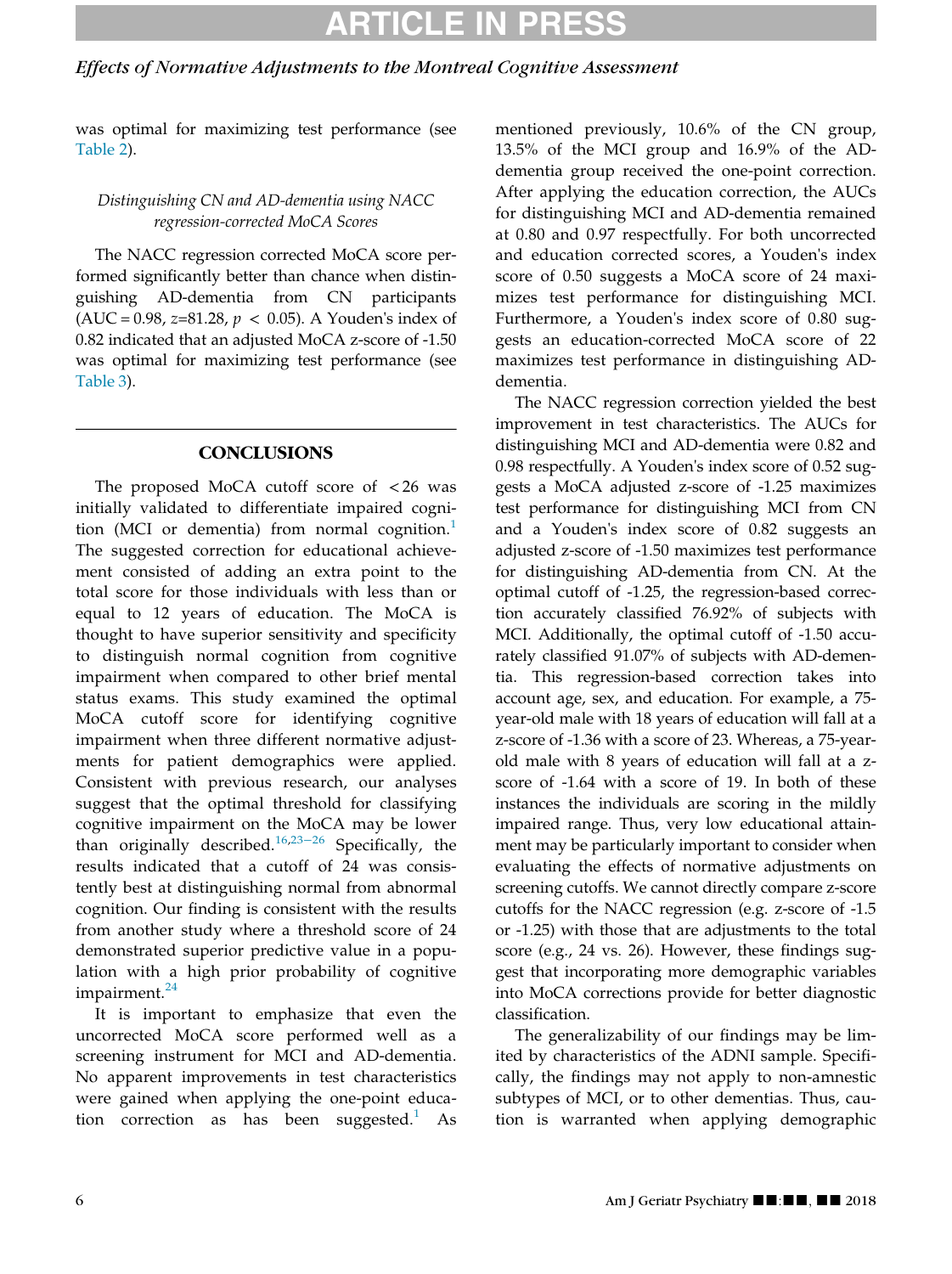corrections to the MoCA in diverse populations. For example, similar to the original MoCA sample<sup>[1](#page-8-0)</sup> the ADNI sample consists of individuals with higher educational attainment than the general population. Given this, it is somewhat difficult to ascertain the true benefit of 1-point education correction in this sample. Furthermore, education attainment levels may not always accurately indicate premorbid cognitive and functional abilities. $<sup>1</sup>$  $<sup>1</sup>$  $<sup>1</sup>$ </sup> For that reason, it is important that clinicians use their best clinical judgment when interpreting the results of the MoCA within patient samples that diverge from the study populations. In contrast to prior research, a strength of the present study is that participants were clinically stratified as CN, MCI, or AD-dementia by clinician judgment, global CDR score and neuropsychological testing. This allows for a more specific examination of the utility of the MoCA for identifying the subtle cognitive impairment seen in patients with MCI.

A weakness of this study is low ethnic diversity in the ADNI sample. However, our findings are consistent with findings from studies with diverse sam-ples.<sup>[17,18](#page-8-10)</sup> Rossetti et al. (2011) found that Caucasian participants achieved a significantly higher MoCA score than other racial groups, which did not accurately reflect differences in daily functioning or diag-nosis.<sup>[16,](#page-8-15)23–[26](#page-8-16)</sup> Further, research evaluating the MoCA in clinical and non-clinical populations found that internal consistency for the MoCA is better in clinical samples than in community samples. $27$  Thus, clinicians should be cautious when applying these norms to racially diverse and community populations. Future research in more diverse population samples is clearly needed to explore how different normative corrections might affect test characteristics of the MoCA score. Although, medical comorbidity is less likely to bias our results since the ADNI sample participants are largely free of unstable medical, neurological, or psychiatric comorbidities, community samples are not free of such comorbidities, limiting the external validity of our results.

Overall, this study indicates that optimal cutoffs to detect MCI and AD-dementia may be lower than previously described. Further, our findings suggest an advantage to incorporating additional demographic variables (sex, age, education), compared to a single cutoff score or one-point education correction, when using a regression-based normative approach. The NACC regression-based correction provided the best performance of the MoCA score in distinguishing MCI and AD-dementia from normal cognition. This finding underscores the importance of developing demographically informed norms for commonly used brief cognitive screening measures such as the MoCA.

However, we emphasize that clinicians should use caution when applying any cutoff scores in diverse populations that do not reflect characteristics of those used in norming samples. Of particular concern is the risk that dementia may be over-diagnosed in individuals with low educational attainment. We caution that although screening measures are very useful in determining which individuals may need further diagnostic workups, such measures should never be used alone to diagnose neurodegenerative disorders. Overall, the need to detect individuals who require further evaluation must be balanced with the desire to prevent over-diagnoses and unnecessary costly workups.

In summary, this study adds to the understanding of how normative adjustments affect the test performance of the MoCA. Suggested corrections based on education alone do not yield improved test characteristics, but small improvements are attained when a regression-based correction that accounts for age, sex, and education is applied. Furthermore, optimal cutoffs for distinguishing CN from MCI or CN from ADdementia were lower than previously reported. Optimal cutoffs to detect MCI and AD-dementia may vary in different populations and further study is needed to determine appropriate use of the MoCA as a screening tool. [Fig. 1](#page-7-0)

The authors would like to thank the ADNI participants and study sites for their contributions to the study. The authors report no disclosures. Data collection and sharing for this project was funded by the Alzheimer's Disease Neuroimaging Initiative (ADNI) (National Institutes of Health Grant U01 AG024904) and DOD ADNI (Department of Defense award number W81XWH-12-2-0012). ADNI is funded by the National Institute on Aging, the National Institute of Biomedical Imaging and Bioengineering, and through generous contributions from the following: AbbVie, Alzheimer's Association; Alzheimer's Drug Discovery Foundation; Araclon Biotech; BioClinica, Inc.;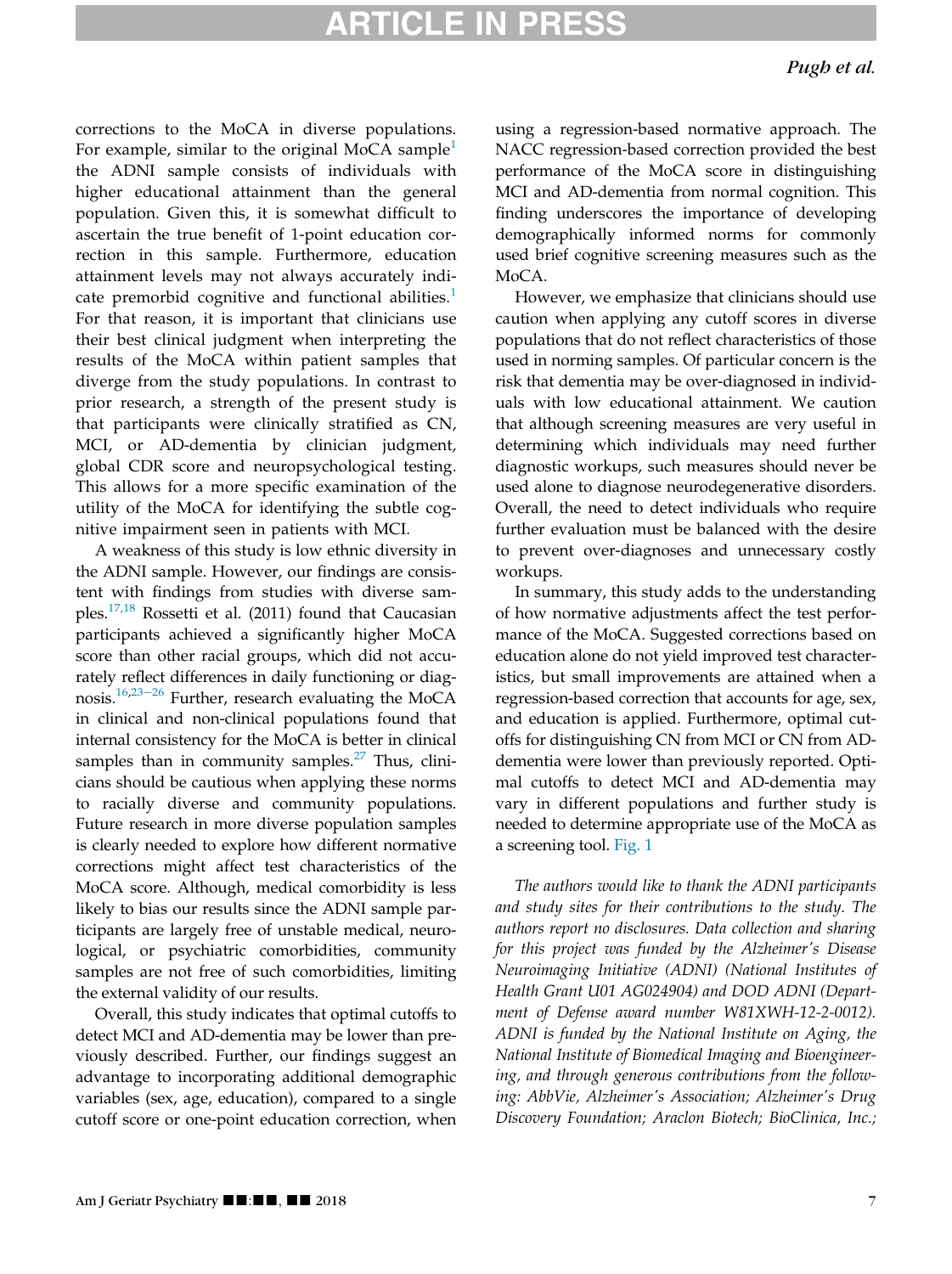#### Effects of Normative Adjustments to the Montreal Cognitive Assessment

<span id="page-7-0"></span>FIGURE 1. ROC plots of baseline MoCA scores with various normative adjustments applied. Areas under the curve (AUC) were similar for ROC curves constructed with uncorrected MoCA scores, education adjusted scores, and NACC adjusted scores. There was a slight improvement when adjustments of increasing complexity were applied.



Biogen; Bristol-Myers Squibb Company; CereSpir, Inc.; Cogstate; Eisai Inc.; Elan Pharmaceuticals, Inc.; Eli Lilly and Company; EuroImmun; F. Hoffmann-La Roche Ltd and its affiliated company Genentech, Inc.; Fujirebio; GE Healthcare; IXICO Ltd.; Janssen Alzheimer Immunotherapy Research &Development, LLC.; Johnson & Johnson Pharmaceutical Research & Development LLC.; Lumosity; Lundbeck; Merck & Co., Inc.; Meso Scale Diagnostics, LLC.; NeuroRx Research; Neurotrack Technologies; Novartis Pharmaceuticals Corporation; Pfizer Inc.; Piramal Imaging; Servier; Takeda Pharmaceutical Company; and Transition Therapeutics. The Canadian Institutes of Health Research is providing funds to support ADNI clinical sites in Canada. Private sector contributions are facilitated by the Foundation for the National Institutes of Health (www.fnih.org). The grantee organization is the Northern California Institute for Research and Education, and the study is coordinated by the Alzheimer's Therapeutic Research Institute at the University of Southern California. ADNI data are disseminated by the Laboratory for Neuro Imaging at the University of Southern California. This research paper has been presented at the International Neuropsychological Society  $46<sup>th</sup>$  annual meeting February 14-17, 2018 in Washington, D.C.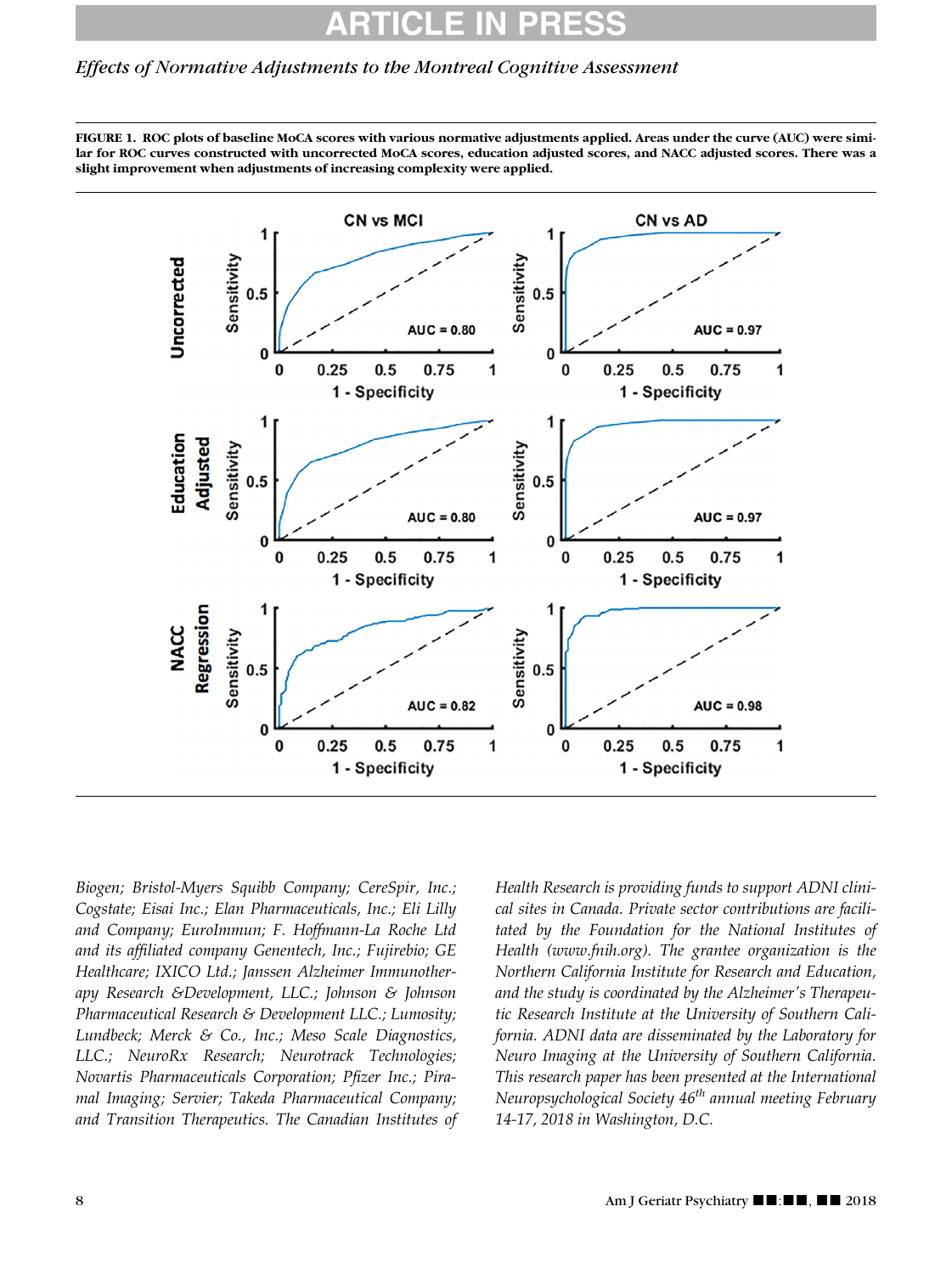| <b>Name</b>                   | Location        | Role   | <b>Contribution</b>                                                                                                                         |
|-------------------------------|-----------------|--------|---------------------------------------------------------------------------------------------------------------------------------------------|
| Erika A. Pugh, M.A.           | Yale University | Author | Design and conceptualized study; analyzed the data; interpreted data;<br>drafted the manuscript for intellectual content                    |
| Emily C. Kemp, B.S.           | Yale University | Author | Design and conceptualized study, interpreted the data; analyzed data,<br>revised the manuscript for intellectual content                    |
| Christopher H. van Dyck, M.D. | Yale University | Author | Interpreted the data; revised the manuscript for intellectual content                                                                       |
| Adam P. Mecca, M.D., Ph.D.    | Yale Universitv | Author | Design and conceptualized study, interpreted the data; analyzed data,<br>revised the manuscript for intellectual content, study supervision |
| Emily S. Sharp, Ph.D.         | Yale University |        | Design and conceptualized study, interpreted the data; revised the<br>manuscript for intellectual content, study supervision                |

### APPENDIX 1: AUTHORS

#### References

- <span id="page-8-0"></span>1. [Nasreddine ZS, Phillips NA, Bedirian V, et al: The Montreal](http://refhub.elsevier.com/S1064-7481(18)30486-X/sbref0001) [Cognitive Assessment, MoCA: a](http://refhub.elsevier.com/S1064-7481(18)30486-X/sbref0001) brief screening tool for [mild cognitive impairment. J Am Geriatr Soc 2005; 53:695–](http://refhub.elsevier.com/S1064-7481(18)30486-X/sbref0001) [699](http://refhub.elsevier.com/S1064-7481(18)30486-X/sbref0001)
- <span id="page-8-1"></span>2. [Roalf DR, Moberg PJ, Xie SX, et al: Comparative accuracies of](http://refhub.elsevier.com/S1064-7481(18)30486-X/sbref0002) [two common screening instruments for classification of Alzheim](http://refhub.elsevier.com/S1064-7481(18)30486-X/sbref0002)[er's disease, mild cognitive impairment, and healthy aging. Alz](http://refhub.elsevier.com/S1064-7481(18)30486-X/sbref0002)[heimers Dement 2013; 9:529–537](http://refhub.elsevier.com/S1064-7481(18)30486-X/sbref0002)
- <span id="page-8-9"></span><span id="page-8-6"></span>3. [Davis DH, Creavin ST, Yip JL, et al: Montreal Cognitive Assess](http://refhub.elsevier.com/S1064-7481(18)30486-X/sbref0003)[ment for the diagnosis of Alzheimer's disease and other demen](http://refhub.elsevier.com/S1064-7481(18)30486-X/sbref0003)[tias. Cochrane Database Syst Rev 2015:CD010775](http://refhub.elsevier.com/S1064-7481(18)30486-X/sbref0003)
- <span id="page-8-8"></span><span id="page-8-5"></span>4. [Julayanont P, Tangwongchai S, Hemrungrojn S, et al: The Mon](http://refhub.elsevier.com/S1064-7481(18)30486-X/sbref0004)[treal Cognitive Assessment-Basic: A Screening Tool for Mild Cog](http://refhub.elsevier.com/S1064-7481(18)30486-X/sbref0004)[nitive Impairment in Illiterate and Low-Educated Elderly Adults. J](http://refhub.elsevier.com/S1064-7481(18)30486-X/sbref0004) [Am Geriatr Soc 2015; 63:2550–2554](http://refhub.elsevier.com/S1064-7481(18)30486-X/sbref0004)
- <span id="page-8-15"></span><span id="page-8-10"></span><span id="page-8-2"></span>5. [McLennan SN, Mathias JL, Brennan LC, et al: Validity of the mon](http://refhub.elsevier.com/S1064-7481(18)30486-X/sbref0005)[treal cognitive assessment \(MoCA\) as a screening test for mild](http://refhub.elsevier.com/S1064-7481(18)30486-X/sbref0005) [cognitive impairment \(MCI\) in a cardiovascular population. J](http://refhub.elsevier.com/S1064-7481(18)30486-X/sbref0005) [Geriatr Psychiatry Neurol 2011; 24:33–38](http://refhub.elsevier.com/S1064-7481(18)30486-X/sbref0005)
- 6. [Dong Y, Venketasubramanian N, Chan BP, et al: Brief](http://refhub.elsevier.com/S1064-7481(18)30486-X/sbref0006) [screening tests during acute admission in patients with](http://refhub.elsevier.com/S1064-7481(18)30486-X/sbref0006) [mild stroke are predictive of vascular cognitive impairment](http://refhub.elsevier.com/S1064-7481(18)30486-X/sbref0006) [3-6 months after stroke. J Neurol Neurosurg Psychiatry](http://refhub.elsevier.com/S1064-7481(18)30486-X/sbref0006) [2012; 83:580–585](http://refhub.elsevier.com/S1064-7481(18)30486-X/sbref0006)
- <span id="page-8-11"></span>7. [Tan HH, Xu J, Teoh HL, et al: Decline in changing Montreal Cog](http://refhub.elsevier.com/S1064-7481(18)30486-X/sbref0007)[nitive Assessment \(MoCA\) scores is associated with post-stroke](http://refhub.elsevier.com/S1064-7481(18)30486-X/sbref0007) [cognitive decline determined by a formal neuropsychological](http://refhub.elsevier.com/S1064-7481(18)30486-X/sbref0007) [evaluation. PLoS One 2017; 12:e0173291](http://refhub.elsevier.com/S1064-7481(18)30486-X/sbref0007)
- <span id="page-8-12"></span><span id="page-8-3"></span>8. [Biundo R, Weis L, Bostantjopoulou S, et al: MMSE and MoCA in](http://refhub.elsevier.com/S1064-7481(18)30486-X/sbref0008) [Parkinson's disease and dementia with Lewy bodies: a multicen](http://refhub.elsevier.com/S1064-7481(18)30486-X/sbref0008)[ter 1-year follow-up study. J Neural Transm \(Vienna\) 2016;](http://refhub.elsevier.com/S1064-7481(18)30486-X/sbref0008) [123:431–438](http://refhub.elsevier.com/S1064-7481(18)30486-X/sbref0008)
- <span id="page-8-13"></span><span id="page-8-4"></span>9. [Chou KL, Lenhart A, Koeppe RA, et al: Abnormal MoCA and nor](http://refhub.elsevier.com/S1064-7481(18)30486-X/sbref0009)[mal range MMSE scores in Parkinson disease without dementia:](http://refhub.elsevier.com/S1064-7481(18)30486-X/sbref0009) [cognitive and neurochemical correlates. Parkinsonism Relat Dis](http://refhub.elsevier.com/S1064-7481(18)30486-X/sbref0009)[ord 2014; 20:1076–1080](http://refhub.elsevier.com/S1064-7481(18)30486-X/sbref0009)
- <span id="page-8-16"></span><span id="page-8-14"></span>10. [Dalrymple-Alford JC, MacAskill MR, Nakas CT, et al: The MoCA:](http://refhub.elsevier.com/S1064-7481(18)30486-X/sbref0010) [well-suited screen for cognitive impairment in Parkinson disease.](http://refhub.elsevier.com/S1064-7481(18)30486-X/sbref0010) [Neurology 2010; 75:1717–1725](http://refhub.elsevier.com/S1064-7481(18)30486-X/sbref0010)
- <span id="page-8-17"></span><span id="page-8-7"></span>11. [Hoops S, Nazem S, Siderowf AD, et al: Validity of the MoCA and](http://refhub.elsevier.com/S1064-7481(18)30486-X/sbref0011) [MMSE in the detection of MCI and dementia in Parkinson dis](http://refhub.elsevier.com/S1064-7481(18)30486-X/sbref0011)[ease. Neurology 2009; 73:1738–1745](http://refhub.elsevier.com/S1064-7481(18)30486-X/sbref0011)
- 12. [Lessig S, Nie D, Xu R, et al: Changes on brief cognitive instru](http://refhub.elsevier.com/S1064-7481(18)30486-X/sbref0012)[ments over time in Parkinson's disease. Mov Disord 2012;](http://refhub.elsevier.com/S1064-7481(18)30486-X/sbref0012) [27:1125–1128](http://refhub.elsevier.com/S1064-7481(18)30486-X/sbref0012)
- 13. [Brown DS, Bernstein IH, McClintock SM, et al: Use of the Mon](http://refhub.elsevier.com/S1064-7481(18)30486-X/sbref0013)[treal Cognitive Assessment and Alzheimer's Disease-8 as cogni](http://refhub.elsevier.com/S1064-7481(18)30486-X/sbref0013)[tive screening measures in Parkinson's disease. Int J Geriatr](http://refhub.elsevier.com/S1064-7481(18)30486-X/sbref0013) [Psychiatry 2016; 31:264–272](http://refhub.elsevier.com/S1064-7481(18)30486-X/sbref0013)
- 14. [Krishnan K, Rossetti H, Hynan LS, et al: Changes in Montreal Cog](http://refhub.elsevier.com/S1064-7481(18)30486-X/sbref0014)[nitive Assessment Scores Over Time. Assessment 2017; 24:772–](http://refhub.elsevier.com/S1064-7481(18)30486-X/sbref0014) [777](http://refhub.elsevier.com/S1064-7481(18)30486-X/sbref0014)
- 15. [Malek-Ahmadi M, Powell JJ, Belden CM, et al: Age- and education](http://refhub.elsevier.com/S1064-7481(18)30486-X/sbref0015)[adjusted normative data for the Montreal Cognitive Assessment](http://refhub.elsevier.com/S1064-7481(18)30486-X/sbref0015) [\(MoCA\) in older adults age 70-99. Neuropsychol Dev Cogn B](http://refhub.elsevier.com/S1064-7481(18)30486-X/sbref0015) [Aging Neuropsychol Cogn 2015; 22:755–761](http://refhub.elsevier.com/S1064-7481(18)30486-X/sbref0015)
- 16. [Rossetti HC, Lacritz LH, Cullum CM, et al: Normative data for the](http://refhub.elsevier.com/S1064-7481(18)30486-X/sbref0016) [Montreal Cognitive Assessment \(MoCA\) in a population-based](http://refhub.elsevier.com/S1064-7481(18)30486-X/sbref0016) [sample. Neurology 2011; 77:1272–1275](http://refhub.elsevier.com/S1064-7481(18)30486-X/sbref0016)
- 17. [Sink KM, Craft S, Smith SC, et al: Montreal Cognitive Assessment](http://refhub.elsevier.com/S1064-7481(18)30486-X/sbref0017) [and Modified Mini Mental State Examination in African Ameri](http://refhub.elsevier.com/S1064-7481(18)30486-X/sbref0017)[cans. J Aging Res 2015; 2015:872018](http://refhub.elsevier.com/S1064-7481(18)30486-X/sbref0017)
- 18. [Rossetti HC, Lacritz LH, Hynan LS, et al: Montreal Cogni](http://refhub.elsevier.com/S1064-7481(18)30486-X/sbref0018)[tive Assessment Performance among Community-Dwelling](http://refhub.elsevier.com/S1064-7481(18)30486-X/sbref0018) [African Americans. Arch Clin Neuropsychol 2017; 32:238–](http://refhub.elsevier.com/S1064-7481(18)30486-X/sbref0018) [244](http://refhub.elsevier.com/S1064-7481(18)30486-X/sbref0018)
- 19. [Petersen RC, Aisen PS, Beckett LA, et al: Alzheimer's Disease](http://refhub.elsevier.com/S1064-7481(18)30486-X/sbref0019) [Neuroimaging Initiative \(ADNI\): clinical characterization. Neurol](http://refhub.elsevier.com/S1064-7481(18)30486-X/sbref0019)[ogy 2010; 74:201–209](http://refhub.elsevier.com/S1064-7481(18)30486-X/sbref0019)
- 20. [McKhann G, Drachman D, Folstein M, et al: Clinical diagnosis](http://refhub.elsevier.com/S1064-7481(18)30486-X/sbref0020) [of Alzheimer's disease: report of the NINCDS-ADRDA Work](http://refhub.elsevier.com/S1064-7481(18)30486-X/sbref0020) [Group under the auspices of Department of Health and](http://refhub.elsevier.com/S1064-7481(18)30486-X/sbref0020) [Human Services Task Force on Alzheimer's Disease. Neurol](http://refhub.elsevier.com/S1064-7481(18)30486-X/sbref0020)[ogy 1984; 34:939–944](http://refhub.elsevier.com/S1064-7481(18)30486-X/sbref0020)
- 21. [Shirk SD, Mitchell MB, Shaughnessy LW, et al: A web-based nor](http://refhub.elsevier.com/S1064-7481(18)30486-X/sbref0021)[mative calculator for the uniform data set \(UDS\) neuropsycholog](http://refhub.elsevier.com/S1064-7481(18)30486-X/sbref0021)[ical test battery. Alzheimers Res Ther 2011; 3:32](http://refhub.elsevier.com/S1064-7481(18)30486-X/sbref0021)
- 22. [Youden WJ: Index for rating diagnostic tests. Cancer 1950;](http://refhub.elsevier.com/S1064-7481(18)30486-X/sbref0022) [3:32–35](http://refhub.elsevier.com/S1064-7481(18)30486-X/sbref0022)
- 23. [Carson N, Leach L, Murphy KJ: A re-examination of Montreal](http://refhub.elsevier.com/S1064-7481(18)30486-X/sbref0023) [Cognitive Assessment \(MoCA\) cutoff scores. Int J Geriatr Psychia](http://refhub.elsevier.com/S1064-7481(18)30486-X/sbref0023)[try 2018; 33:379–388](http://refhub.elsevier.com/S1064-7481(18)30486-X/sbref0023)
- 24. [Damian AM, Jacobson SA, Hentz JG, et al: The Montreal Cog](http://refhub.elsevier.com/S1064-7481(18)30486-X/sbref0024)[nitive Assessment and the mini-mental state examination as](http://refhub.elsevier.com/S1064-7481(18)30486-X/sbref0024)